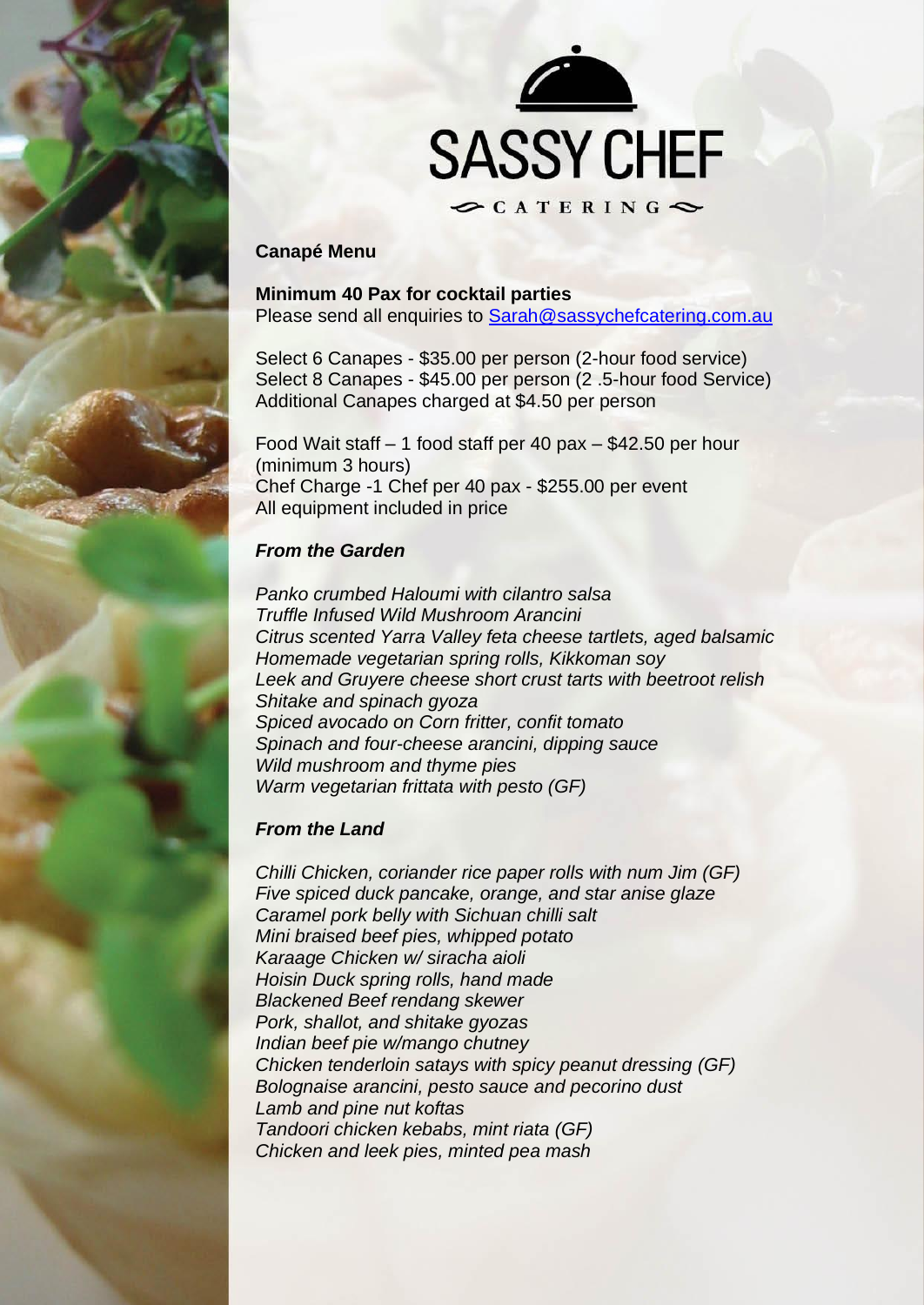



## *From the Ocean*

*Scallop, prawn pot stickers Chilli salt and pepper squid citrus aioli (GF) Tuna tatiki pink ginger and wasabi on crisp wonton Tempura fish fillets with tar tar sauce Beetroot, dill and aperol ocean trout, lavish Barramundi and lemongrass spring rolls, soy reduction Poached ocean trout on blini, crème fraiche and caviar Kingfish, spiced avocado pickled cucumber Panko crumbed Fish cakes, chilli dressing*

#### *Premium items -\*surcharge -seasonal price on enquiry*

*Pacific oyster w/mirin soy and ginger dressing Tempura prawns with wasabi aioli (GF) Moroccan rubbed lamb cutlet (GF) Chilled King prawn on betel leaf with wasabi caviar Scallops on the shell w/pink ginger hollandaise Tamarind glazed quail breast*

#### *Brioche Sliders - \$6.50 per slider (minimum 40 sliders)*

*Mini wagyu beef, cos lettuce and caramelised onion Crumbed fried fish with wasabi aioli and rocket lettuce Lamb and harrissa with spinach and crumbled fetta Pulled Pork sliders w/ Asian slaw Chicken schnitzel with aioli and butter lettuce Haloumi, tomato salsa and rocket(V)*

## *Substantials - \$9.50 per substantial (minimum 40 substantials)*

*Bao buns w/ karaage chicken and siracha aioli Tempura fish and chips with sauce remolade Pulled Coconut chicken, baby cos in a brioche cigar Spicy red chicken curry with fragrant rice Crispy fish taco w/ corn and tomato relish Vietnamese beef salad, minted coriander, vermicelli salad (GF) Lamb shank risotto with shaved pecorino Cilantro Crusted Roast salmon with fennel, rocket salad (GF) Shaved Lamb tacos minted and shallot dressing Masa mam beef curry with nann bread Poke bowls with Atlantic Salmon and avocado Blackened lamb cutlet spiced quinoa, riata dressing\*surcharge (GF)*